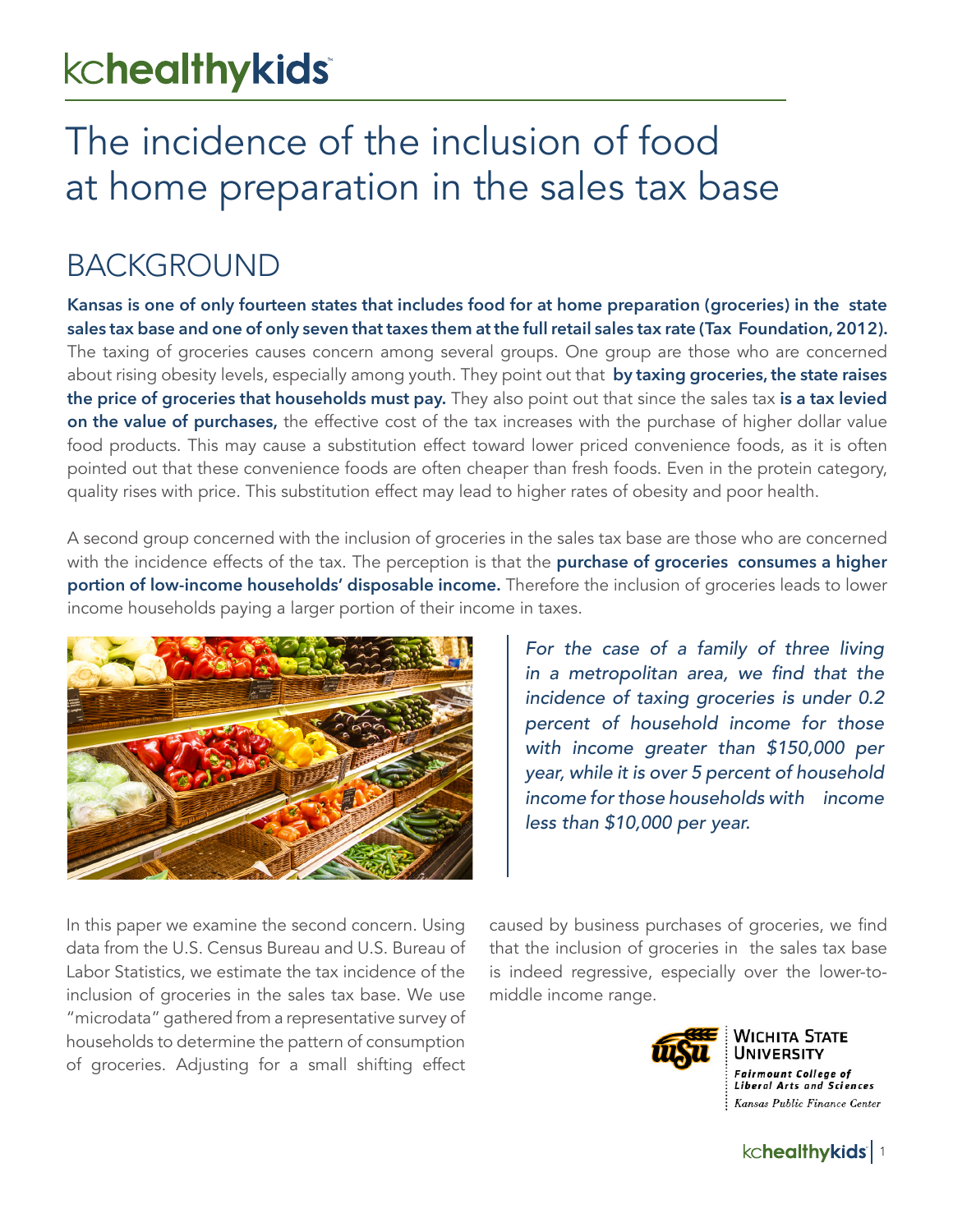#### LITERATURE REVIEW

In order to better frame our analysis, we consulted both the academic and professional literature on incidence analysis. In neither literature is there a mention of an analysis of the incidence of taxing groceries specifically. This is likely due to the limited use of these taxes. Within the academic literature the focus has been on the incidence of the retail sales tax as a whole. It is safe to say that **the majority of the literature on retail sales tax incidence finds it to be regressive on the whole**, with effective tax **rates falling as income increases** (Anderson, 2012). One caveat that is offered by some research is that ideally, the incidence should be viewed in terms of the lifetime effects of the tax. Over the course of an individual's and a family's life span, they find themselves in many different income groups. When people are young, they tend to be at the lower end of the income distribution. As they reach young adulthood, they tend to begin to move up the income ladder, reaching a peak in middle age. After retirement, their income falls again. These "lifetime incidence effects" tend to make the actual incidence of a tax on consumption less regressive than it would be viewed in a single year (see, for example, Fullerton and Rogers, 1991).

In the professional literature, there are several state and local governments that have attempted to assess the incidence of their tax systems. Arguably the most notable of these is the State of Minnesota, which has had an annual study of the incidence of the state and local taxes in the state ongoing for several years. Texas frequently assesses the incidence of their state and local taxes along with calculating the revenue loss from exemptions and deductions in their tax code. We examined the most recent reports from Minnesota (2015) and Texas (Combs, 2013), along with reports from Maryland, Wisconsin, and District of Columbia (Franchot, 2008; Wisconsin, 2004; Lee, 2014). Two things stand out in the professional literature of incidence

studies. First is that there is a widely varying set of documentation available from most governments regarding the assumptions that the government used in estimating tax incidence. As several of the reports state, it is impossible to directly observe tax incidence. Models must be developed; these models contain many assumptions which can have an influence on the estimated tax incidence. Minnesota and the District of Columbia appear to have the most thorough documentation of assumptions, with Texas having the least. The second feature of these studies is that they all take into account "shifting behaviors" for indirect taxes (taxes which are not levied directly on individuals but on businesses, land, and other factors). These behaviors happen because economic agents will try to pass on or "shift" the economic incidence of a tax. As an example, let's say that we are analyzing the incidence of a business property tax. It might be tempting to say that businesses pay the tax. However, they will "shift forward" a portion of the tax to consumers of their products through higher prices and "shift backward" part of the tax to workers as lower wages. Therefore, an analysis of the final incidence of a tax must identify the group that ultimately bears the burden in proportion to their income after shifting behaviors are estimated.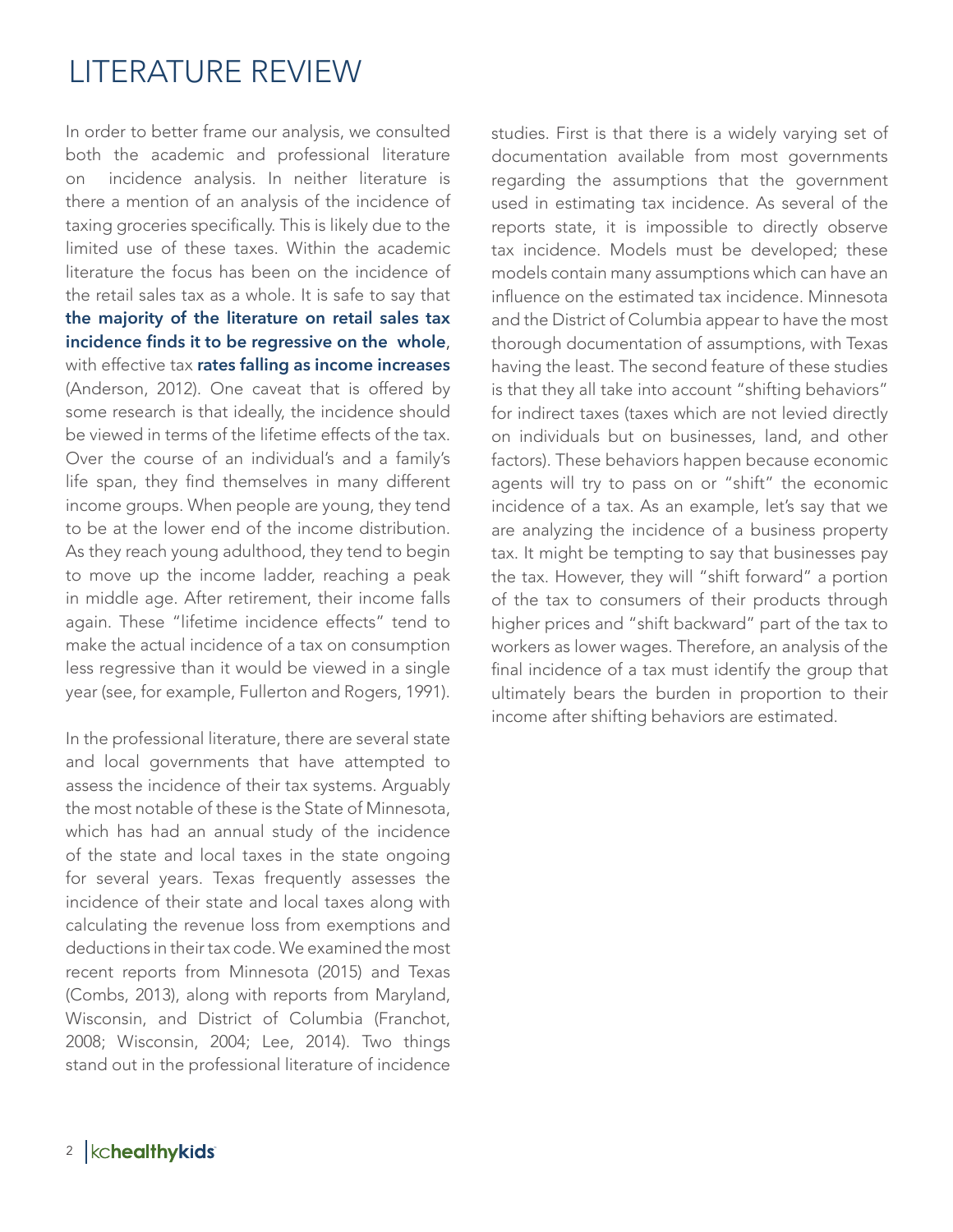#### METHODOLOGY AND DATA

The first task in estimating the tax incidence for groceries is to determine which groups will bear the burden of the tax. As discussed above, we must estimate shifting effects for indirect taxes. For the direct consumption portion of the sales tax on groceries, the burden is directly on consumers – in other words households. We will use data on household consumption of groceries to estimate that burden directly. However, some of the sales tax on groceries falls on businesses that purchase and use them as an input to some business process. This is an indirect tax and we must estimate how these taxes are shifted.

In order to estimate shifting behaviors, we first obtained data from the 2007 Economic Census performed by the U.S. Census Bureau (2010). **The data is an estimate of purchases of products by classes of customers. Figure 1 shows the results of this analysis. The Census estimates that 98.4 percent of food and beverages were purchased by consumers,** with the other 1.6 percent split between various uses. So for the \$223.5 million in **sales taxes** 

**paid on the purchase of food** (Kansas Department of Revenue, 2014), we estimate that just under \$220 million is paid directly by consumers. The remaining \$3.58 million (1.4%) is paid by businesses. Of that amount, business purchases for resale account for \$1.34 million of the sales taxes. We assume that this is passed on to consumers directly, as with traditional sales of groceries. Restaurants account for just over \$1.5 million of the business consumption figure. The prevailing assumption used in other incidence studies is that restaurants are able to pass on 80 percent of the increased cost of inputs to consumers. The remaining 20 percent is passed on to workers in the form of lower wages. The final category of business purchase of groceries is for business inputs, such as for feeding people at meetings or in break rooms. In most of the other state reports, 80 percent of taxes on business inputs are estimated to be shifted forward to workers and 20 percent passed on to consumers in the form of higher prices. We follow that standard in our estimates, producing a final estimate of \$222,683,662 in sales taxes burden for consumers and \$849,425 incurred by labor.



kchealthykids | 3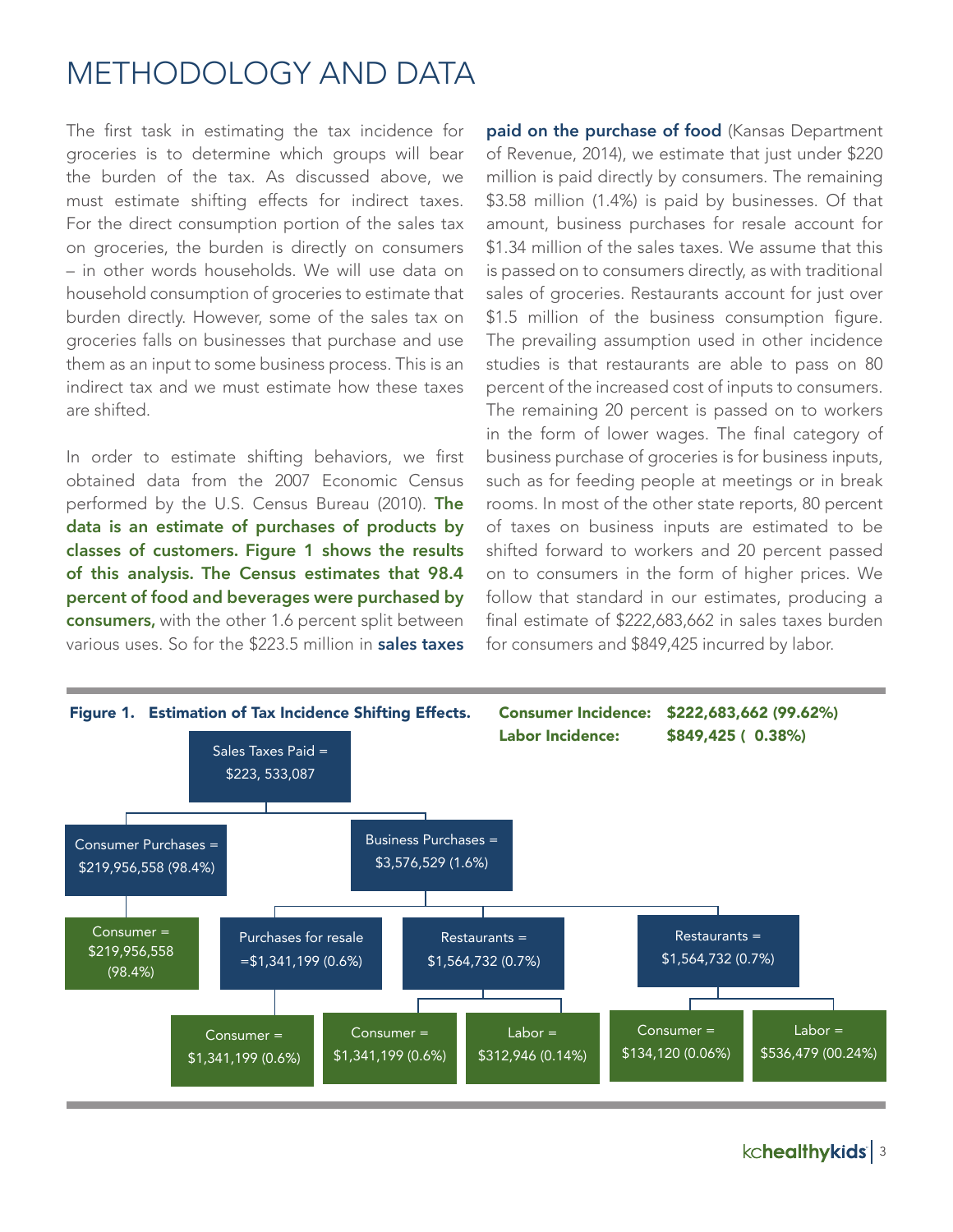The labor burden imposed by the sales tax is very small and so to simplify, we estimated it to be proportionate to income. The vastly more important question for the relative tax incidence is the burden imposed on consumers. To measure this, we use data from the Consumer Expenditure Survey, a largescale representative household survey carried out by the U.S. Census Bureau on behalf of the Bureau of Labor Statistics.

We obtained Public Use Microdata on the Diary portion of the 2013 survey (U.S. Bureau of Labor Statistics, 2015). There were over 12,000 households in four waves of the 2013 Diary survey. We gathered the data shown in Table 1 for each household.

The survey consists of two portions, an Interview portion that asks broad questions about expenditure and income and is completed by all respondents, and a Diary portion where some respondents track their spending on various items of expenditure.

#### *Table 1. Variables Included in the Analysis of Grocery Consumption. Sample Size (N) = 12,335.*

| Variable                                                 | <b>Mean</b> | <b>Standard Deviation</b> |
|----------------------------------------------------------|-------------|---------------------------|
|                                                          |             |                           |
| Food for at Home Consumption (weekly expenditures)       | \$76.33     | \$85.72                   |
| Income before Taxes (annual)                             | \$49,778.35 | \$60,434.08               |
| Family Size                                              | 2.43        | 1.43                      |
| Age of Reference Person                                  | 50.72       | 17.20                     |
| Highest Education of Reference Person Hours per Week     | 13.30       | 1.80                      |
| worked by Reference Person                               | 40.37       | 11.79                     |
| Household Located in MSA (Metropolitan Statistical Area) | 87.15%      |                           |
| Race of Reference Person                                 |             |                           |
| Caucasian                                                | 81.33%      |                           |
| African-American                                         | 11.71%      |                           |
| Native American                                          | 0.45%       |                           |
| Asian                                                    | 4.91%       |                           |
| Native Hawaiian or Other Pacific Islander                | 0.24%       |                           |
| Multi-Race                                               | 1.35%       |                           |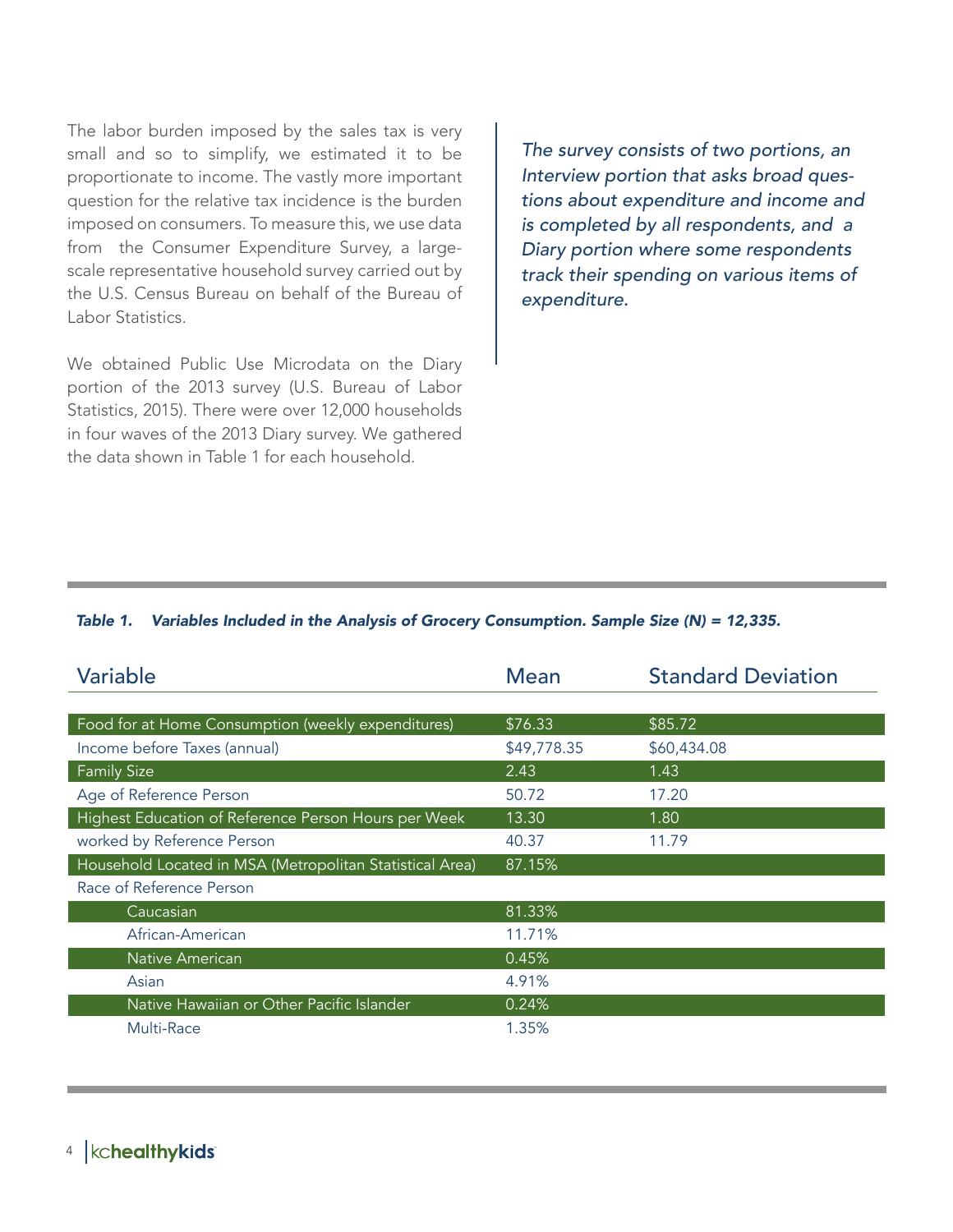The variable Food for at Home Consumption is the dependent variable for our analysis. **The average household in the survey spent just over \$75 per week in consumption of groceries, which equates to almost \$4,000 per year.** The means of the variables are roughly as expected. In order to determine how much was spent on groceries by households at different income levels, we ran a linear regression analysis of Food for at Home Consumption on Income before Taxes, including several other variables to control for things like household size and location of the household in a metropolitan area. Linear regression analysis allows us the simultaneously measure the effect of our variable of interest (Income before Taxes) while controlling for the effects of other variables (Wooldridge, 2006). We limited the analysis to households in the Midwest region, producing an effective sample size of 2,885 households.1 The results of the regression analysis are shown in Table 2.

The estimated effects of each of the variables is listed in the table above the thick horizontal line.

Interpreting the results, our analysis indicates that **for each \$1,000 in household income before taxes, weekly expenditures on groceries increase by \$0.19.** Households in metropolitan areas spend slightly less, on average than those located outside. Family size has a significant effect on average spending. Many of the variables, including Age, Highest Education, Hours per Week Worked, and Race proved to be "not statistically significant" in the regression analysis. What this means is that the variation detected in the estimated effect of these variables was very high compared to the base estimate of the effect. In other words, it was not possible in this dataset to tell whether Age, Race, etc. had a positive effect on the amount spent on groceries or whether, in fact, it had a negative effect. Those variables were dropped in the final model.

The coefficients for each of the variables comes from the regression results in Table 2. To take one example, we estimated that a family of 4 residing in an MSA with a household income of

| <b>Consumption. N=2885.</b>     |             | Robust Std. |             |       |
|---------------------------------|-------------|-------------|-------------|-------|
| Variable                        | Coefficient | Error       | t-Statistic | P > 1 |
|                                 |             |             |             |       |
| Constant                        | 34.340      | 4.840       | 7.090       | 0.000 |
| Income Before Tax (000s) In MSA | 0.190       | 0.000       | 5.520       | 0.000 |
| <b>Family Size</b>              | $-11.396$   | 3.193       | $-3.570$    | 0.000 |
| F(3, 2881)                      | 19.977      | 1.447       | 13.800      | 0.000 |
| $Prob$ >                        | 96.39       |             |             |       |
| F R-squared                     | 0.000       |             |             |       |
| $\,$ Root MSE $\,$              | 0.151       |             |             |       |

*Table 2. Results of Linear Regression Analysis. Dependent Variable is Weekly Expenditures on Food for at Home* 

\*- Initial regression results indicated the presence of heteroscedastic errors, so Davidson-MacKinnon (1993) robust standard errors were used.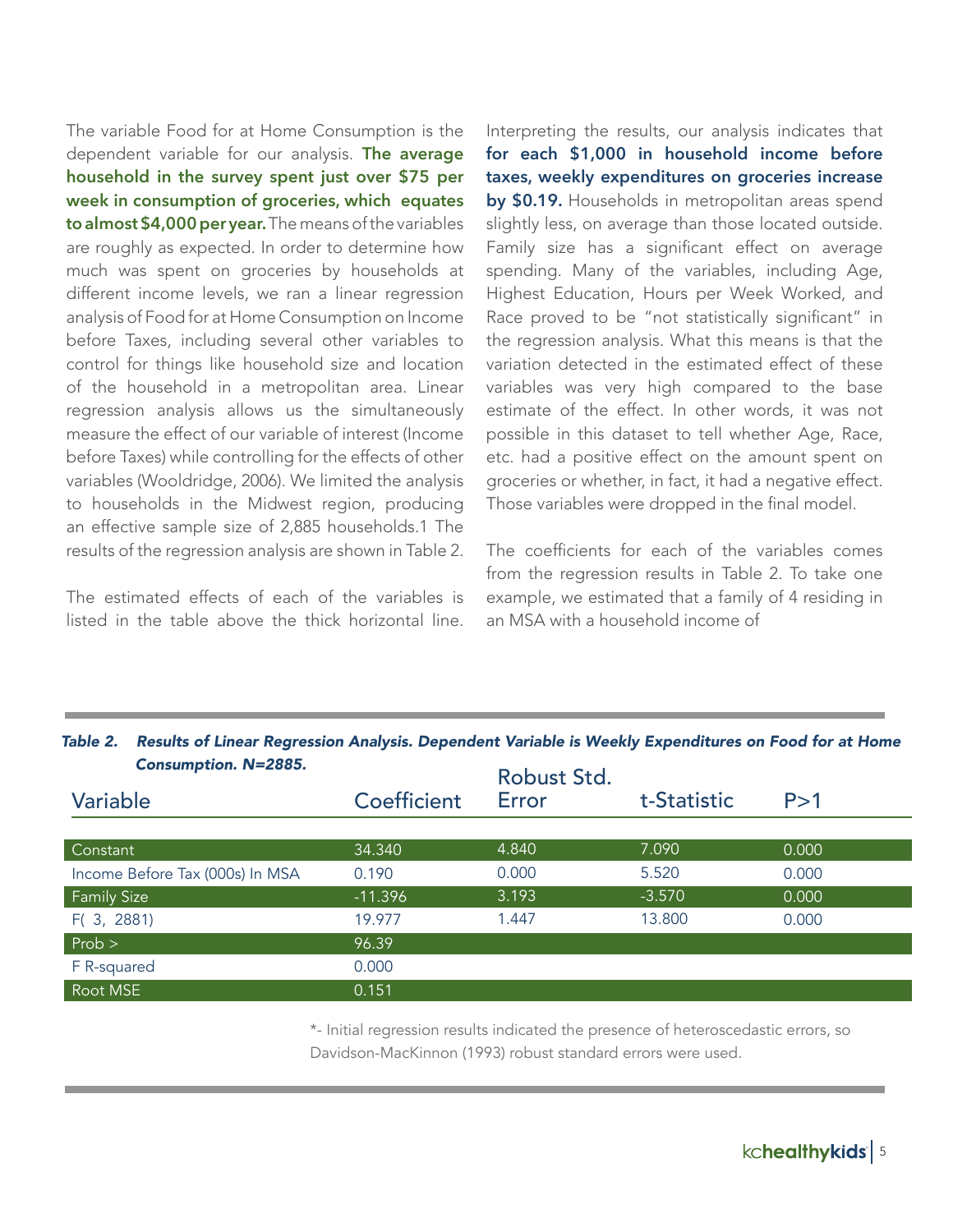\$40,000 would spend \$110.63 per week on groceries. We then converted the weekly expenditures to annual figures and multiplied by the 6.15% sales tax rate on groceries to determine the household tax burden caused from buying groceries. So, for the aforementioned family of four their weekly expenditures on groceries project to \$5,753 spent annually. This would make their tax burden due to consumption of taxed groceries equal to \$353.81 per year, or about 0.9% of their income. We then add the households' estimated labor incidence from the first portion of the analysis to find their total tax incidence.

We can use the results of our model to predict weekly spending on groceries using the following equation:

Spending =  $34.34 + 19.977$  \* Family Size − 11.396 \* InMSA+ 0.00019 \* *Income*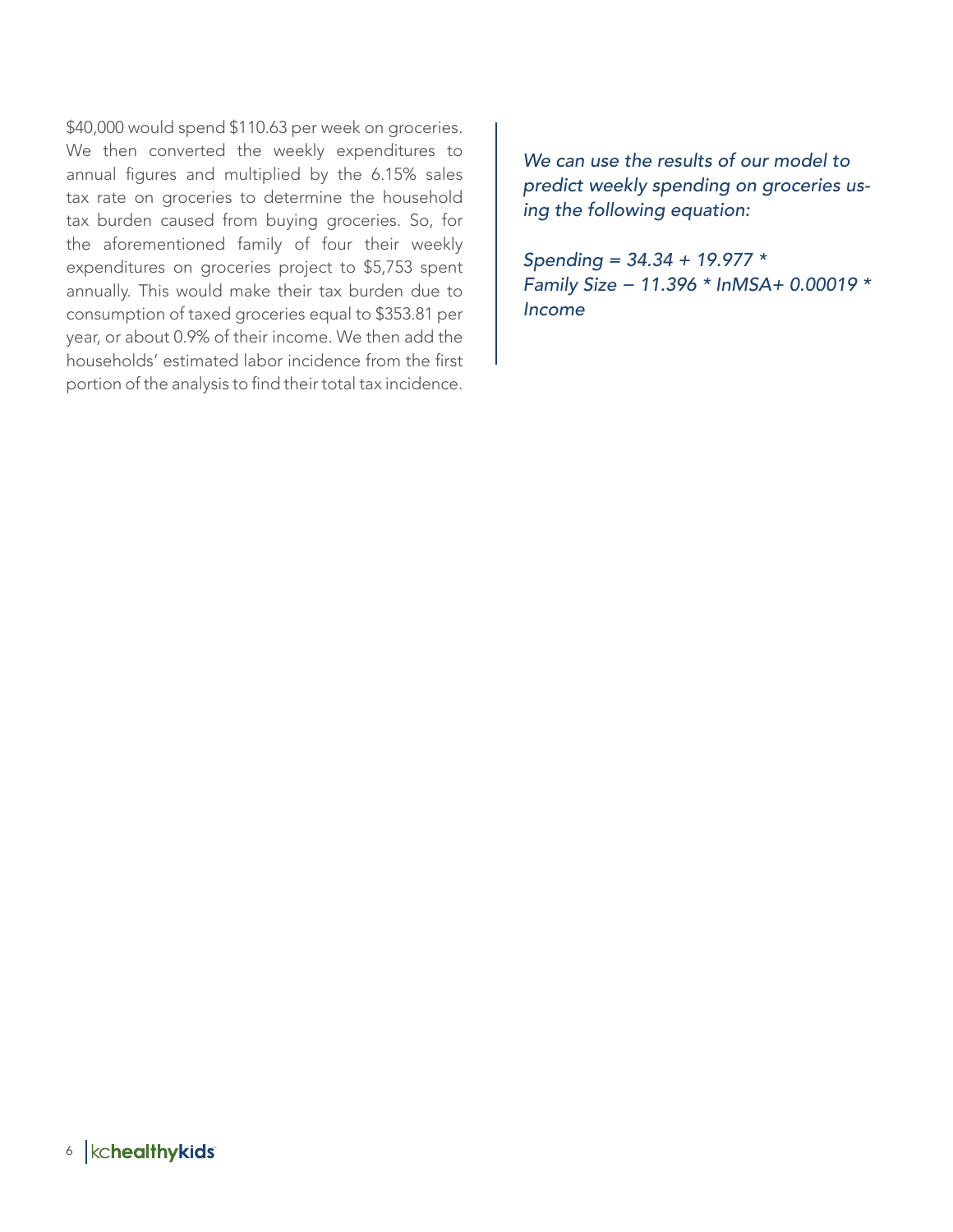## RESULTS

We extended this analysis to households within various income classes, various family sizes, and located in and outside of MSAs. Table 3 shows the results of this analysis. The top half of the table shows the results for families of various sizes located within an MSA. The bottom half shows similar estimates

for families located outside of MSAs. In all family size groups, the estimated tax incidence is higher for families located outside of MSAs. Tax incidence also increases with family size. Larger families bear a larger burden of the tax as a percentage of income compared to smaller families.

| <b>Families in MSA</b>    |                      |                      |                      |                      |                      |
|---------------------------|----------------------|----------------------|----------------------|----------------------|----------------------|
| <b>Income/Family Size</b> | <b>Family Size 1</b> | <b>Family Size 2</b> | <b>Family Size 3</b> | <b>Family Size 4</b> | <b>Family Size 5</b> |
| Less than \$10,000        | 2.82%                | 4.10%                | 5.37%                | 6.65%                | 7.93%                |
| \$10,000 to \$14,999      | 1.17%                | 1.68%                | 2.19%                | 2.70%                | 3.21%                |
| \$15,000 to \$24,999      | 0.76%                | 1.08%                | 1.40%                | 1.72%                | 2.04%                |
| \$25,000 to \$34,999      | 0.53%                | 0.74%                | 0.96%                | 1.17%                | 1.38%                |
| \$35,000 to \$49,999      | 0.40%                | 0.55%                | 0.70%                | 0.85%                | 1.00%                |
| \$50,000 to \$74,999      | 0.29%                | 0.40%                | 0.50%                | 0.60%                | 0.70%                |
| \$75,000 to \$99,999      | 0.23%                | 0.30%                | 0.38%                | 0.45%                | 0.52%                |
| \$100,000 to \$149,999    | 0.18%                | 0.23%                | 0.29%                | 0.34%                | 0.39%                |
| \$150,000 to \$199,999    | 0.15%                | 0.19%                | 0.22%                | 0.26%                | 0.30%                |
| \$200,000 or more         | 0.13%                | 0.15%                | 0.18%                | 0.20%                | 0.23%                |

#### *Table 3. Estimates of Tax Incidence. Figures are Estimated Taxes Paid as a Percentage of Household Income.*

| <b>Families not in MSA</b> |                      |                      |                      |                      |                      |  |
|----------------------------|----------------------|----------------------|----------------------|----------------------|----------------------|--|
| <b>Income/Family Size</b>  | <b>Family Size 1</b> | <b>Family Size 2</b> | <b>Family Size 3</b> | <b>Family Size 4</b> | <b>Family Size 5</b> |  |
| Less than \$10,000         | 3.55%                | 4.83%                | 6.10%                | 7.38%                | 8.66%                |  |
| \$10,000 to \$14,999       | 1.46%                | 1.97%                | 2.49%                | 3.00%                | 3.51%                |  |
| \$15,000 to \$24,999       | 0.94%                | 1.26%                | 1.58%                | 1.90%                | 2.22%                |  |
| \$25,000 to \$34,999       | 0.65%                | 0.87%                | 1.08%                | 1.29%                | 1.50%                |  |
| \$35,000 to \$49,999       | 0.48%                | 0.63%                | 0.78%                | 0.93%                | 1.08%                |  |
| \$50,000 to \$74,999       | 0.35%                | 0.45%                | 0.56%                | 0.66%                | 0.76%                |  |
| \$75,000 to \$99,999       | 0.27%                | 0.34%                | 0.42%                | 0.49%                | 0.56%                |  |
| \$100,000 to \$149,999     | 0.21%                | 0.26%                | 0.31%                | 0.37%                | 0.42%                |  |
| \$150,000 to \$199,999     | 0.17%                | 0.21%                | 0.25%                | 0.28%                | 0.32%                |  |
| \$200,000 or more          | 0.14%                | 0.17%                | 0.19%                | 0.22%                | 0.25%                |  |

kchealthykids | 7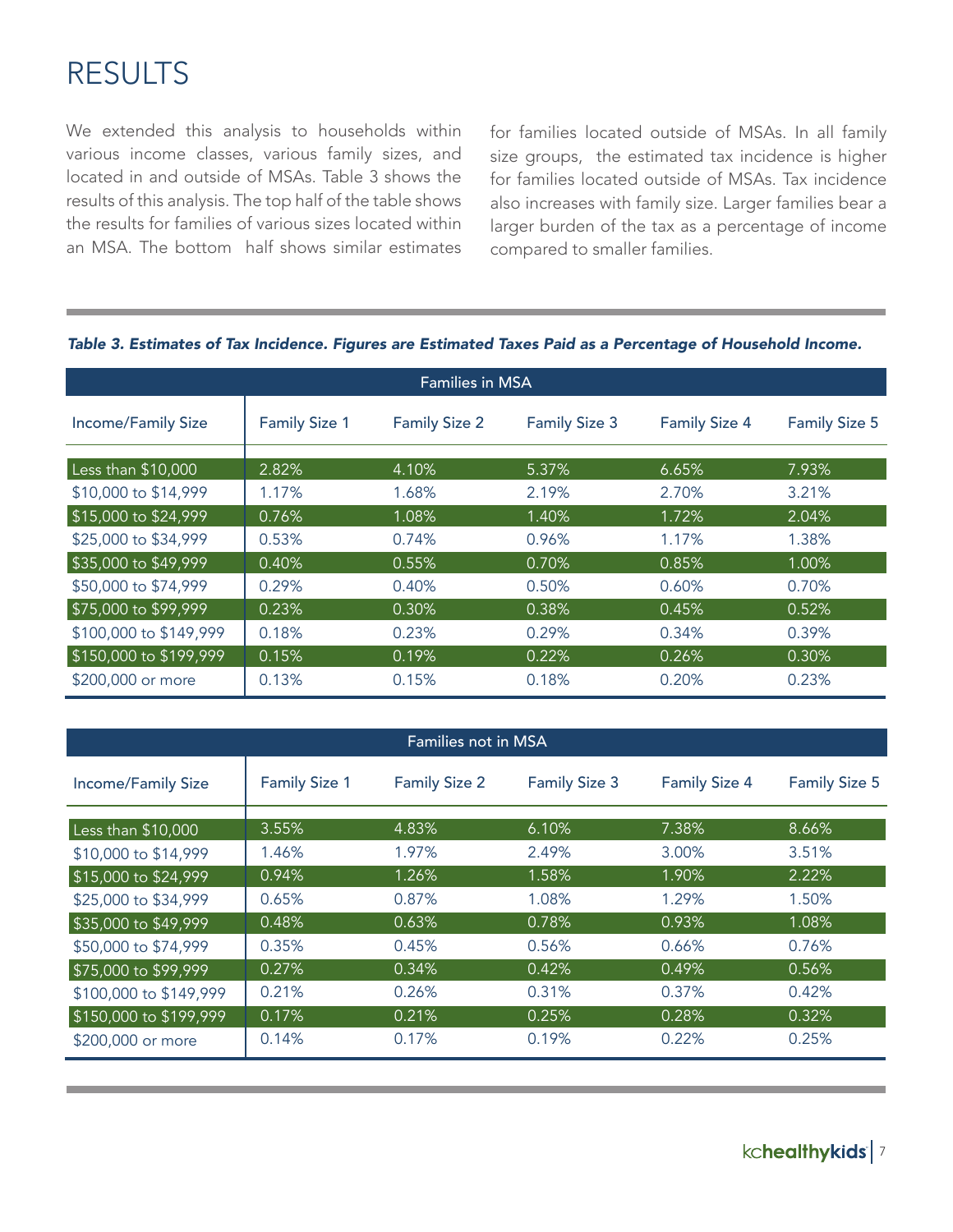Figure 2 shows the graphical results for the typical household in the survey, with a family size of 3 located in an MSA (the median family size is 3 for the survey and the majority of survey households are located in an MSA). Both Table 3 and Figure 2 suggest that the sales tax on groceries is highly regressive in the lower-tolow middle income ranges, and becomes roughly proportional after that. **A household in the lowest income group pays anywhere from 2.7 percent to 8.4 percent more of their income in taxes on groceries than does a household in the highest income level.** For the typical household, the figure is 5.2 percent. This suggests a high level of overall regressivity in the taxation of groceries.



#### kchealthykids 8